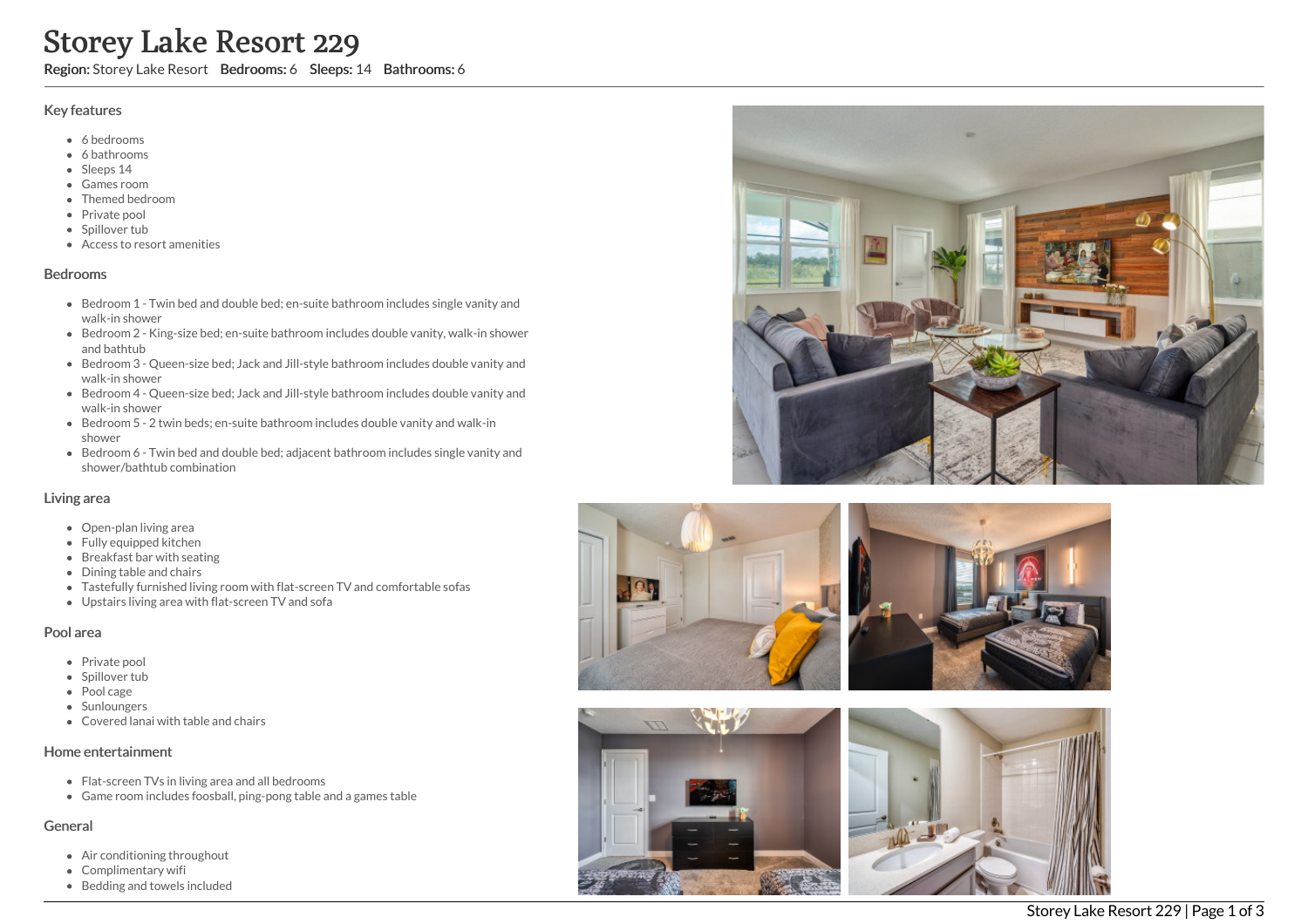$\bullet$  Private parking

#### Laundry room

- Washer and dryer
- $\bullet$  Iron and ironing board

# Children's equipment available for hire

- Crib
- Stroller
- $\bullet$  High chair
- Pack and play

## Resort facilities

Situated just 17 miles from Orlando International Airport, Storey Lake Resort is ideally located within close proximity to Orlando $\tilde{A}$  $\hat{\alpha}$ , $\tilde{\alpha}$ , $\hat{\alpha}$ ,  $\hat{\alpha}$ s major attractions. Guests at this resort can enjoy full access to a range of first-class amenities based around the impressive clubhouse  $\tilde{A} \phi \tilde{a}$ ,  $\tilde{E}$ ce The Hideaway $\tilde{A} \phi \tilde{a}$ ,  $\tilde{a}$ ,  $\phi$ . Here, you will find a 9-hole mini golf course, volleyball courts, a fully-equipped fitness center and kayak rentals. The resort also features a large communal pool and spa, waterslides and a lazy river where guests can enjoy a 5\* poolside dining and drinks service.

## Places of interest

- Supermarket 1 mile
- $\bullet$  Shopping mall 2 miles
- Disney World 5 miles
- Seaworld 7 miles
- Universal Studios 10 miles
- Legoland 37 miles
- Airport 17 miles
- Beaches 69 miles









图